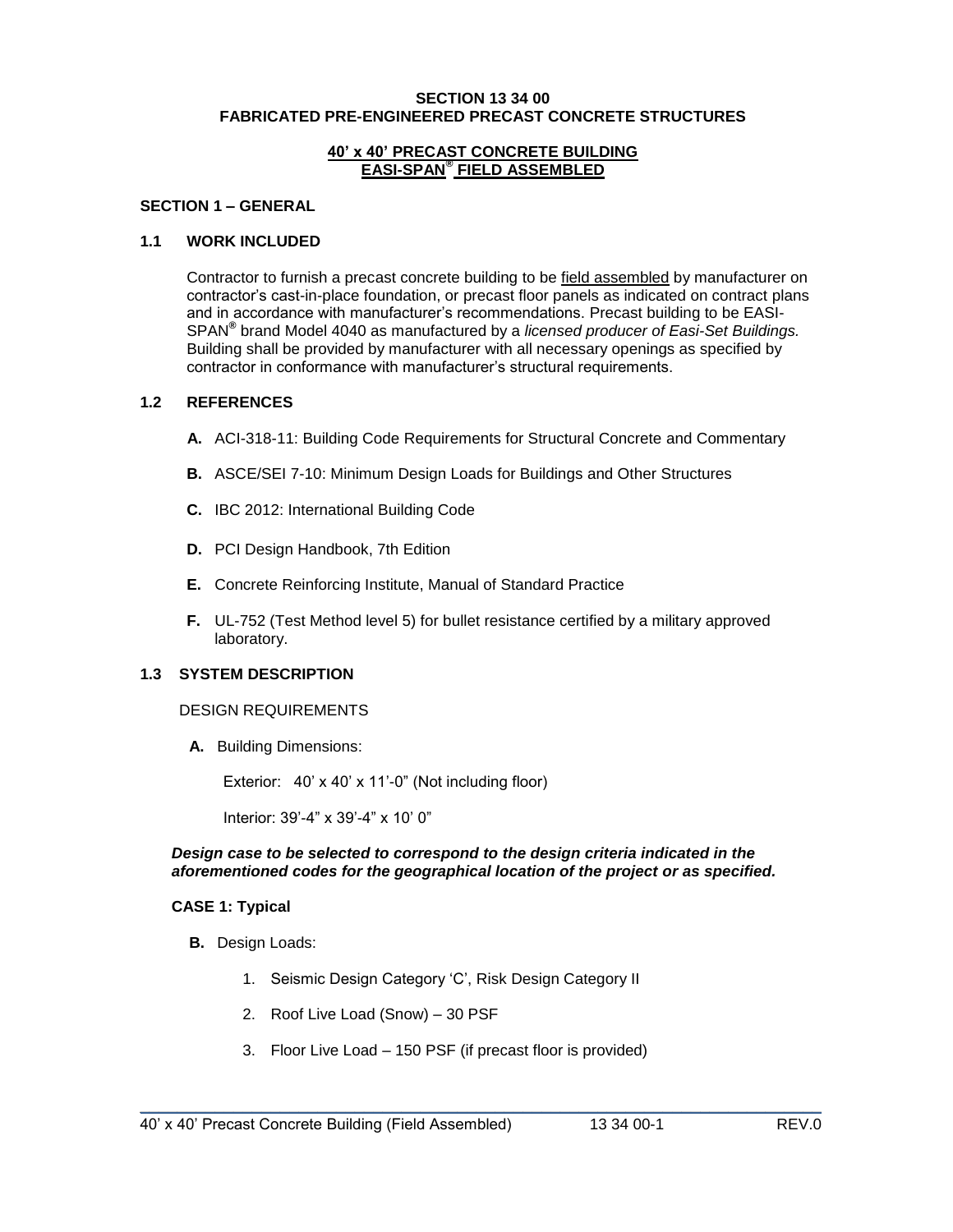### 4. Wind Loading\* – 115 MPH

\*Design loads relate to precast components only, not accessories (i.e. doors, windows, vents, etc.)

### **CASE 2: Heavy**

- **C.** Design Loads:
	- 1. Seismic Design Category 'D', Risk Design Category III
	- 2. Roof Live Load (Snow) 60 PSF
	- 3. Floor Live Load 250 PSF (if precast floor is provided)

4. Wind Loading\* – 165 MPH

\*Design loads relate to precast components only, not accessories (i.e. doors, windows, vents, etc.)

- **D.** Roof: Roof panel shall have a minimum of 6" slope from peak to edge. The roof shall extend 4" beyond the wall panel and have a turndown design which extends ½" minimum below the top edge of the wall panels to prevent water migration into the building along top of wall panels. Roof shall also have an integral architectural ribbed edge.
	- 1. Option: If indicated on contract drawings, building can be made expandable with a removable ribbed fascia panel. 40'-0" wall and roof must have lugs to allow post-tensioning of additional modules onto existing structure without removing roof. Roof slabs must be designed to span 40'-0" of free area without internal support for intermediate modules without end walls.
- **E.** Roof Joint Keyway: Grout in keyways shall be a magnesium phosphate material or equal, prepared and placed per the manufacturer's recommendations. Apply a polysulfide, elastomeric joint sealant to the top of the grouted keyway, installed per manufacture's recommendations.
- **F.** Floor panel or contractor supplied cast-in-place slab must have a  $\frac{1}{2}$ " step-down around the entire perimeter to prevent water migration into the building along the bottom of wall panels.

## **1.4 SUBMITTALS**

- **A.** Engineering calculations that are designed and sealed by a professional engineer, licensed to practice in the state where the project is located, shall be submitted for approval.
- **B.** Manufacturers' product literature shall be provided for any plumbing, electrical, and miscellaneous installed fixtures demonstrating compliance with these specifications.

## **1.5 QUALITY ASSURANCE**

- **A.** The precast concrete building producer shall be a plant-certified member of either the National Precast Concrete Association (NPCA), The Precast/Prestressed Concrete Institute (PCI), or equal.
- **B.** The precast concrete building producer shall demonstrate product knowledge and must have a minimum of 5 years experience manufacturing and setting precast concrete.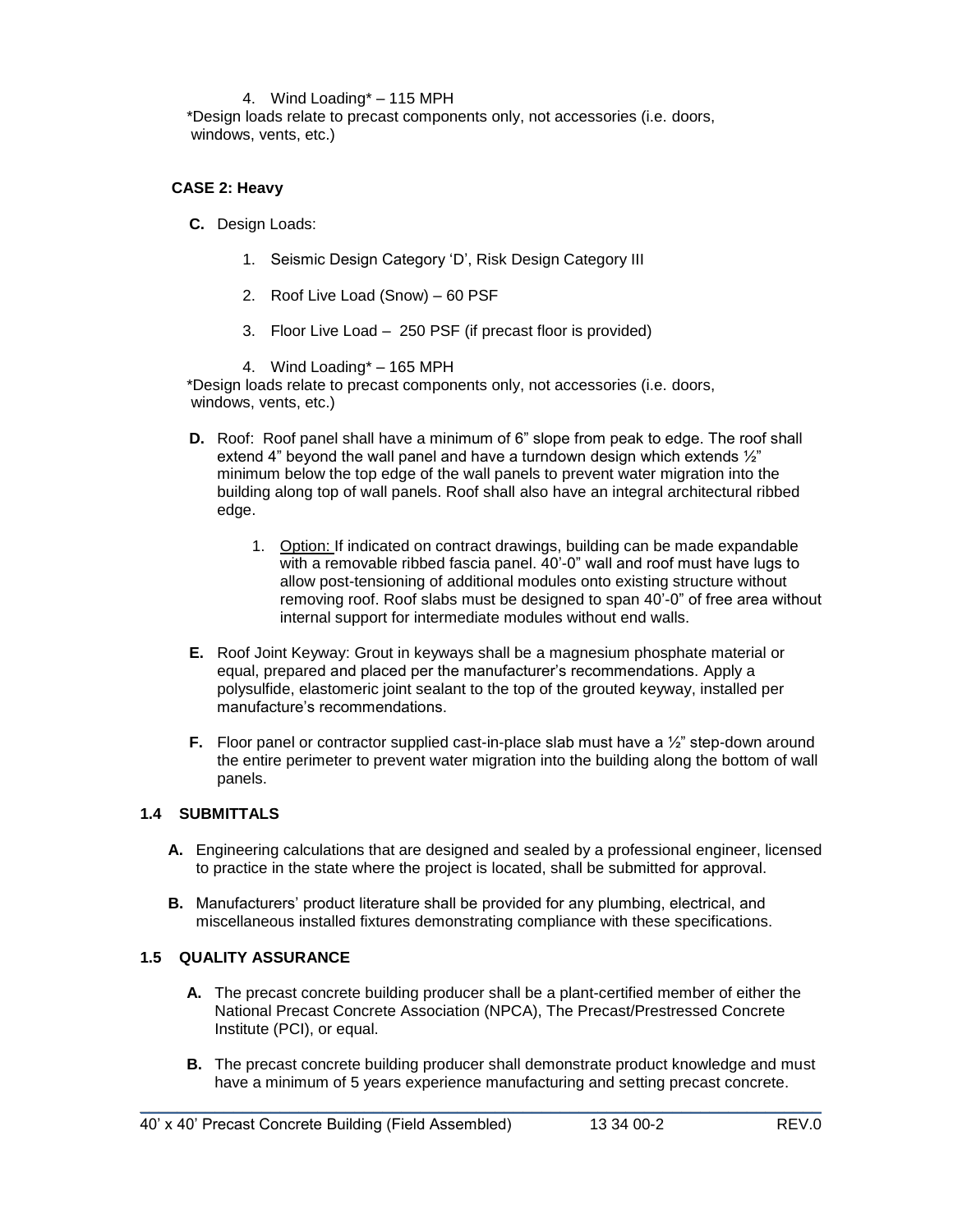- **C.** The manufacturer must be a licensed producer of Easi-Set Buildings
- **D.** No alternate building designs to the pre-engineered EASI-SPAN**®** building will be allowed unless pre-approved by the owner 10 days prior to the bid date.

# **SECTION 2 – PRODUCTS**

# **2.1 MATERIALS**

- **A.** Concrete: Steel-reinforced, 5000 PSI minimum 28-day compressive strength, airentrained (ASTM C260).
- **B.** Reinforcing Steel: ASTM A615, grade 60 unless otherwise specified. Welded Wire Fabric: ASTM 185, Grade 65
- **C.** Post-tensioning Strand: Roof and floor (if required) sections shall be post-tensioned in the field after grout keyway is filled and has cured to the required PSI strength. Posttensioning strand shall be 41K Polystrand CP50, ½" 270 KSI Seven-Wire strand, enclosed within a greased plastic sheath (ASTM A416). There will be a minimum of three transverse post-tensioning cables connecting roof and floor (if provided) sections together to provide a watertight joint. To ensure a watertight design, no alternate methods shall be substituted for the post-tensioning.

If Precast floors are provided, each shall be post-tensioned by a proprietary, second generation design using a single, continuous tendon. Said tendon is placed in the concrete slab to form a perimeter loop starting from one corner of the slab to a point where the cable entered the slab. The tendon then turns 90 degrees and follows the cable member(s) in the periphery to a point midway along the "X" axis of the concrete building panel and then turns 90 degrees along the "Y" axis of the concrete building panel. This bisects the concrete building panel and crosses the opposite parallel portion of the cable member and exits from an adjacent side of the concrete building panel. This creates a cable pattern with no less than 2.5 parallel cables in any direction. To ensure a watertight design, no alternate methods shall be substituted for the post-tensioning.

- **D.** Caulking: All joints between panels shall be caulked on the exterior and interior surface of the joints. Caulking shall be DOW CORNING 790 silicone sealant or equal. Exterior caulk reveal to be 3/8" x 3/4" deep so that sides of joint are parallel for proper caulk adhesion. Back of the joint to be taped with bond breaking tape to ensure adhesion of caulk to parallel sides of joint and not the back.
- **E.** Panel Connections: All panels shall be securely fastened together with 3/8" thick steel brackets. Steel is to be of structural quality, hot-rolled carbon complying with ASTM A36 and hot dipped galvanized after fabrication. All fasteners to be ½" diameter bolts complying with ASTM A325 for carbon steel bolts. Cast-in anchors used for panel connections to be Dayton-Superior F-63 coil inserts, or equal. All inserts for corner connections must be secured directly to form before casting panels. No floating-in of connection inserts shall be allowed. Wall panels shall be connected to cast-in-place floor slab using expansion anchors providing adequate embedment by manufacturer.

# **2.2 ACCESSORIES**

**A. Doors and Frames**: Shall comply with Steel Door Institute "Recommended Specifications for Standard Steel Doors and Frames" (SDI-100) and as herein specified. All door and frame galvanizing shall be in accordance with ASTM A924 and A653, A60 minimum coating thickness.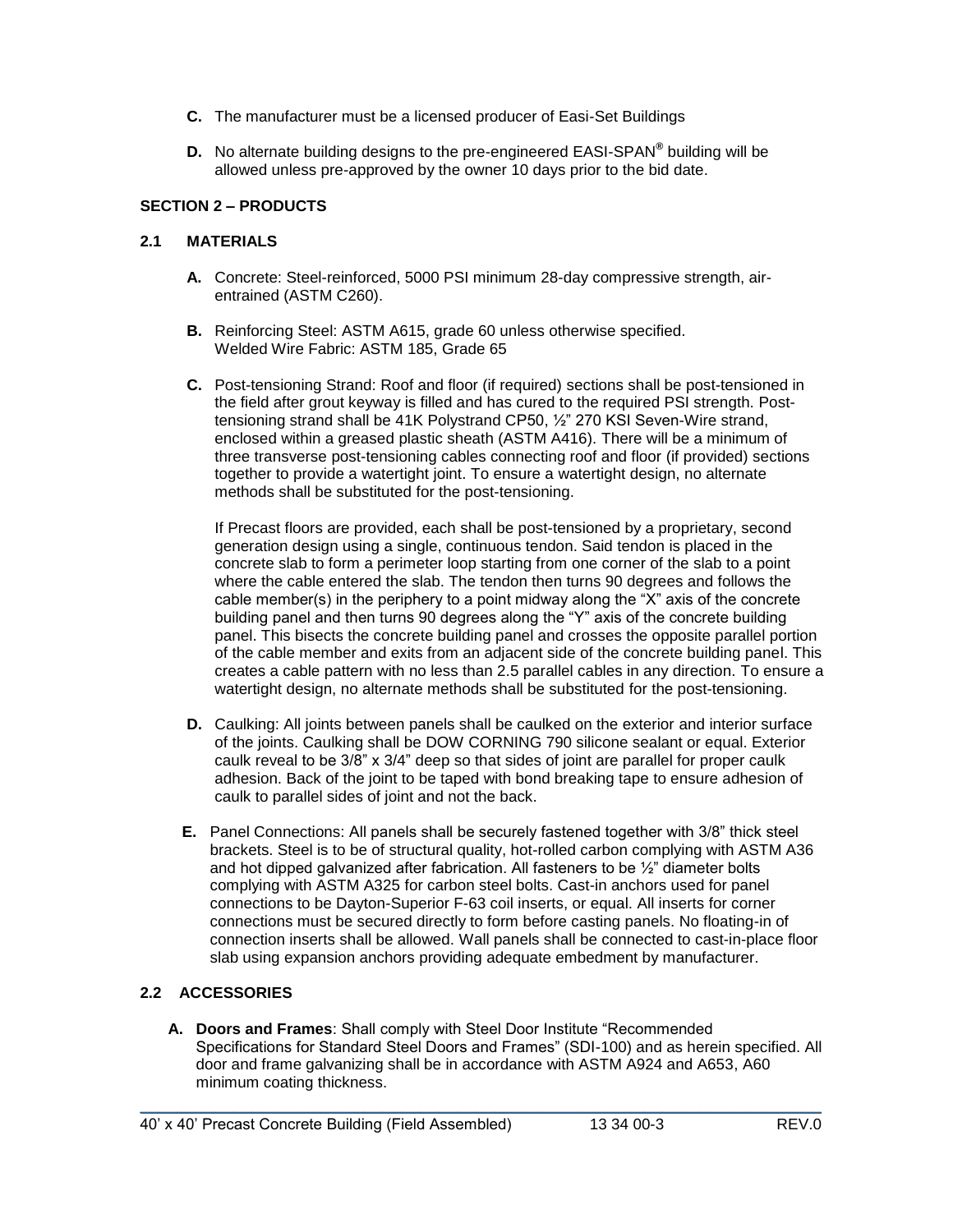- a. The buildings shall be equipped with double  $3'$ -0" x  $6'$ -8" x  $1-3/4$ " thick insulated, 18 gauge, metal doors with 16-gauge frames (to meet wall thickness). Doors to have flush top cap. 12 gauge flat astragals shall be applied to the active leaf to protect against the elements or forced opening. Doors and frames shall be factory bonderized and painted with one coat of rust inhibitive primer and one finish coat of enamel paint; color to be BOLT BROWN unless specified otherwise.
- b. Doors and frames shall meet SDI standard Level 2, 1¾" heavy duty. *Approved manufacturers: Republic, Steelcraft, Ceco, Black Mountain, Pioneer, Curries, Mesker, MPI, Door components or equal Approved distributor: Integrated Entry Systems*

# **B. Door Hardware**:

**1. Pull Handle**: Shall meet requirements of ANSI A156.2. Shall be thru bolt attached and constructed of a minimum ¾" diameter stainless pull handle sized 8" center to center with a stainless backer plate, minimum 0.053" on both sides. *Approved manufacturers: Design Hardware, Don-Jo, or equal*

**2. Hinges**: Shall comply with ANSI A156.1 and be of the ball bearing, non-removable pin type (3 per door minimum). Hinges shall be 4  $\frac{1}{2}$  x 4  $\frac{1}{2}$  US26D (652) brushed chrome finish. Manufacturer shall provide a lifetime limited warranty. *Approved manufacturers: Design Hardware, or equal*

**3. Deadbolt**: Commercial Grade Deadbolt conforming to ANSI 156.5 furnished with a 2  $\frac{1}{4}$ " face plate and a 1" projecting deadbolt with hardened steel pins. Dead bolts shall be UL and ADA approved. Finish shall be US26D (626) brushed chrome finish. Manufacturer shall provide a lifetime limited warranty.

*Approved manufacturers: Design Hardware, Dorma, or equal*

**4. Surface Bolt**: 8" Surface bolt UL listed. Finish US26D (626) brushed chrome finish. (2 per inactive leaf)

*Approved manufacturers: Don-Jo, Design Hardware, or equal*

**6. Threshold**: Bumper Seal type threshold with a maximum 1" rise to prevent water intrusion. Thresholds shall be approved for UL 10B suitable for use with fire doors rated up to three hours.

*Approved manufacturers: National Guard Products or equal* 

**7. Overhead Door Holder**: Heavy duty surface mounted hold open device with hold open/stop angle of 85 to 110 degrees. Construction shall be stainless steel. Finish US32D (630) satin stainless steel finish. *Approved manufacturers: ABH, Rockwood, or equal*

**8. Drip Cap**: Aluminum drip cap with minimum projection of 2 ½" shall be furnished. *Approved Manufacturers: Design Hardware, National Guard Products, or equal*

**9. Door Stop**: ANSI 156.16 approved wall mounted door stop with keeper constructed of a corrosion resistant cast brass material. Finish US26D (626) brushed chrome finish. *Approved manufacturers: Don-Jo, Rockwood, or equal*

# **2.3 FINISHES**

**A.** Interior of Building: Smooth form finish on all interior panel surfaces unless exterior finish is produced using a form liner, then smooth hand-troweled.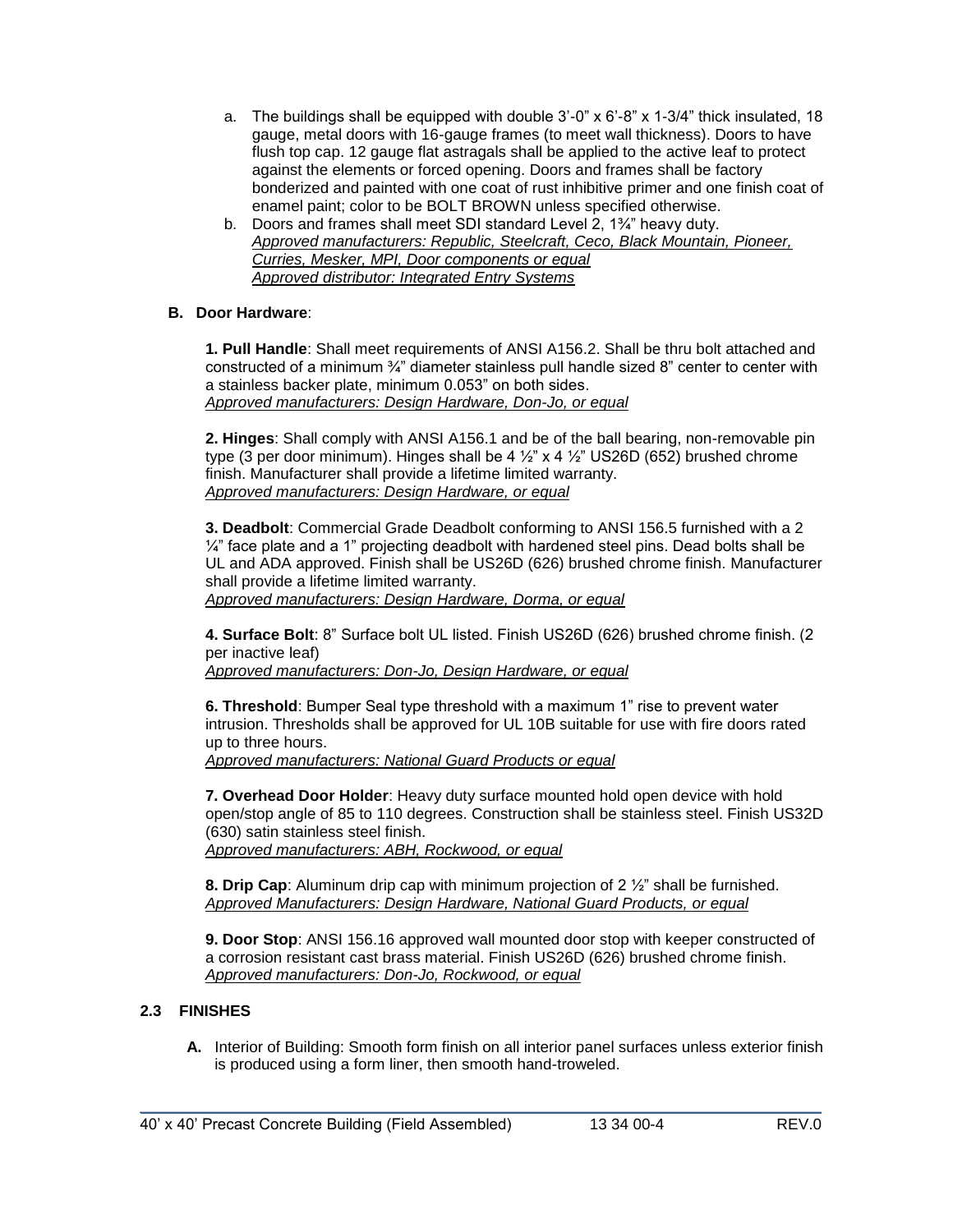- **B.** Exterior of Building: (Standard) Architectural precast concrete brick finish: Finish must be imprinted in top face of panel while in form using an open grid impression tool similar to EASI-BRICK**®** . Finished brick size shall be 2 3/8" x 7 5/8" with vertical steel float or light broom finish. Joints between each brick must be 3/8" wide x 3/8" deep. Back of joint shall be concave to simulate a hand-tooled joint. Each brick face shall be coated with the following water-based acrylic, water repellent penetrating concrete stain: 1) Canyon Tone stain by United Coatings, 2) Sherwin Williams (H&C concrete stain) or equal. Stain shall be applied per manufacturer's recommendation. Joints shall be kept substantially free of stain to maintain a gray concrete color. Stain color shall be BRICK RED unless specified otherwise.
- **C.** Exterior of Building (Option #1): Washed brown riverstone applied-aggregate finish on all exterior wall surfaces. Aggregate must be seeded into top of panel while in form, chemically retarded, and high-pressure washed to expose the aggregate to a depth of 1/8".
- **D.** Exterior of Building (Option #2): Additional finishes are available and will vary by local producer.

# **SECTION 3 – EXECUTION**

**3.1 SITE PREPARATION RECOMMENDATION** (Field assembled on cast-in-place floor)

Work under this section relates to installation of the building by Easi-Set licensed producer on the customer's prepared foundation and site.

**A.** Slab on grade (designed by others) to be minimum 6" thick and 4,000 psi steel reinforced concrete. Slab to be level within 1/8" in both directions and capable of supporting loads imposed by the structure. Floor slab must have a ½" step-down around the entire perimeter to prevent water migration into the building along the bottom of wall panels.

*OR*

## **3.2 SITE PREPARATION RECOMMENDATION** (Field assembled on precast floor system)

- **A.** EASI-SET**®** building shall bear fully on a crushed stone base that is at least two feet larger than the length and width of building.
- **B.** Stone shall be a minimum of 4" thick and down to firm subgrade. The vertical soil capacity under stone shall be compacted to have minimum bearing of 1,500 pounds per square foot. Stone shall be  $3/8$ " or smaller and must be screeded level within  $\frac{1}{4}$ " in both directions. Stone shall be placed within a perimeter form with flat and level top edge for screeding. Forming material shall remain around stone until after the building is set.
- **C.** The crushed stone base shall be kept within the confines of the soil or perimeter form. Do not allow the base to become unconfined so that it may wash, erode, or otherwise be undermined.

*OR*

If building is placed on pavement or a concrete slab, substrate below pavement or slab must have a vertical soil capacity of 1,500 pounds per square foot. Ensure bearing surface for building is flat and level. As required, place adequate material (stone or sand) to 1" above highest point of area where building will be placed and at least 1'-0" wide all around the building footprint. Retain stone or sand with a perimeter form to prevent the material from washing out.

\_\_\_\_\_\_\_\_\_\_\_\_\_\_\_\_\_\_\_\_\_\_\_\_\_\_\_\_\_\_\_\_\_\_\_\_\_\_\_\_\_\_\_\_\_\_\_\_\_\_\_\_\_\_\_\_\_\_\_\_\_\_\_\_\_\_\_\_\_\_\_\_\_

**D.** Provide positive drainage for the fill, pad or slab as required.